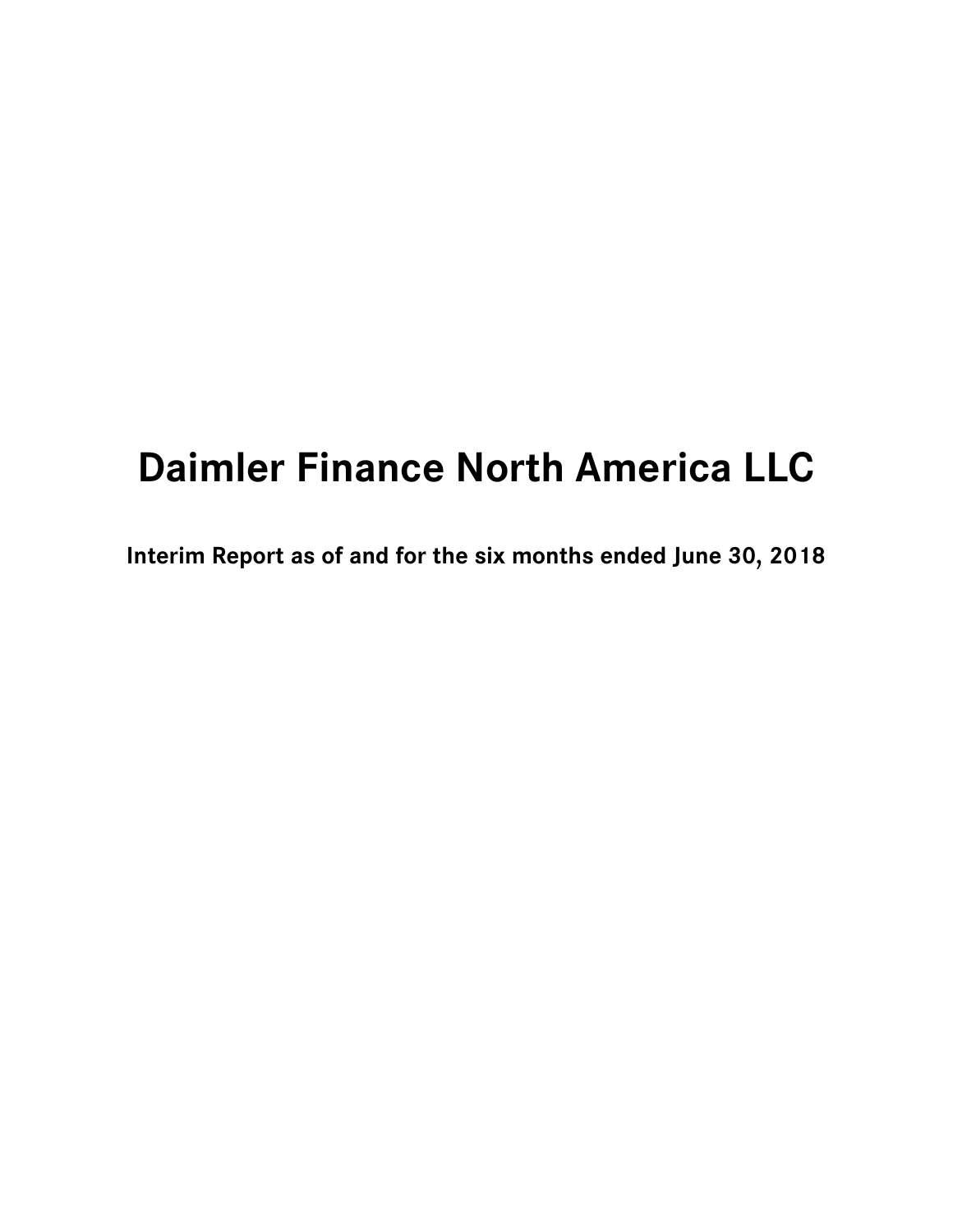# Table of Contents

| 2. |  |
|----|--|
| 3. |  |
| 4. |  |
| 5. |  |
| 6. |  |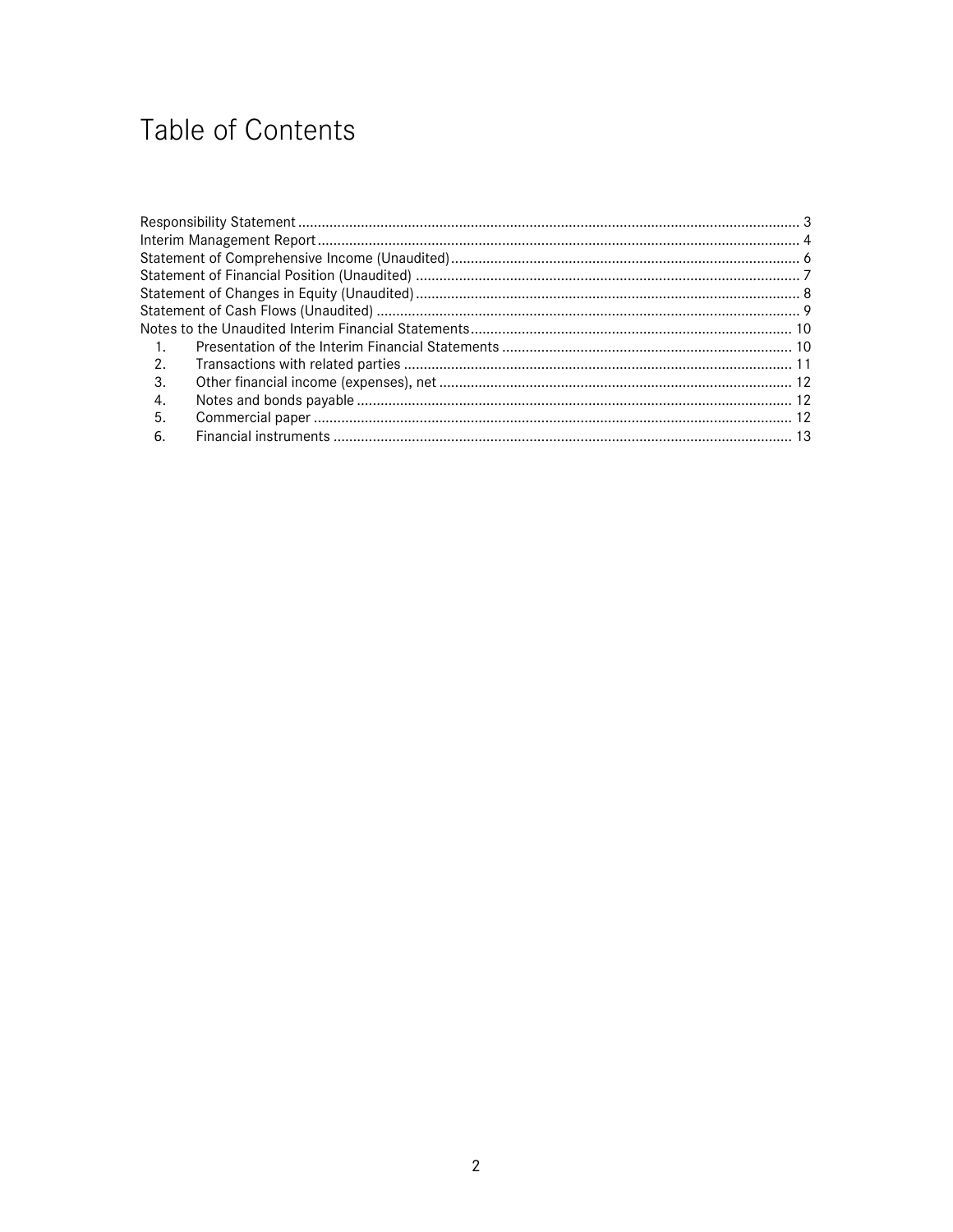### <span id="page-2-0"></span>Responsibility Statement

To the best of our knowledge, and in accordance with the applicable reporting principles, the financial statements of Daimler Finance North America LLC provide a true and fair view of the assets, liabilities, financial position and profit or loss of the Company, and the Company's management report provides a fair review of the development and performance of the business and the position of the Company, together with a description of the principal opportunities and risks associated with the expected development of the Company.

Farmington Hills, MI (USA), August 22, 2018

film Platto

Ruben Simmons Gianni P. Gatto

*President & CEO Chief Accounting Officer*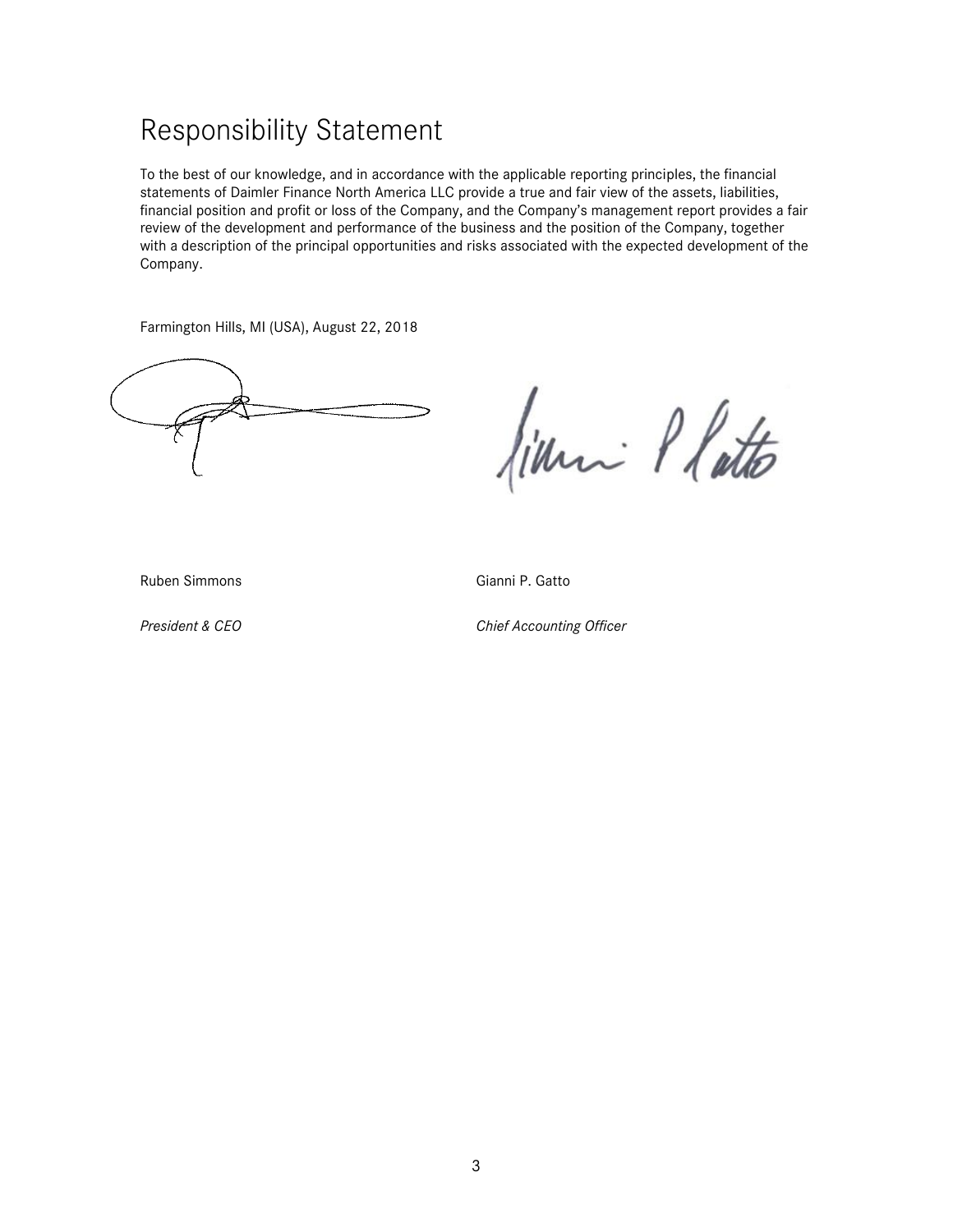# <span id="page-3-0"></span>Interim Management Report

#### **General**

Daimler Finance North America LLC ("DFNA" or the "Company") is a wholly-owned subsidiary of Daimler North America Corporation ("DNA"), which is in turn a wholly-owned subsidiary of Daimler AG ("DAG" or "Daimler").

DFNA accesses U.S. and foreign capital markets to raise funds, which it lends to DNA through a consolidated funding and cash management system. As such, it has relationships with other subsidiaries of DAG. DAG issued full and unconditional guarantees for DFNA's obligations incurred under its outstanding notes and bonds program and commercial paper program. DFNA and DNA entered into an intercompany loan agreement which is intended to mirror DFNA's external borrowings such that interest expense with third parties is offset by corresponding interest income from DNA.

This document contains forward looking statements that reflect our current views about future events. Words such as "anticipate," "assume," "believe," "estimate," "expect," "intend," "may," "can," "could," "plan," "project," "should" and similar expressions are used to identify forward-looking statements. These statements are subject to many risks and uncertainties, including:

- an adverse development of global economic conditions, in particular a decline of demand and investment activity in the United States;
- a deterioration of our funding possibilities on the credit and financial markets, which could result in an increase in borrowing costs or limit our funding flexibility;
- changes in currency exchange rates and interest rates;
- changes in laws, regulations and government policies that may affect the Company or any of its sister companies; and
- the business outlook of the Company's sister companies in the United States, which may affect the funding requirements of these companies in the automotive and financial services businesses.

The following discussion should be read in conjunction with the DFNA's financial statements as of and for the six months ended June 30, 2018 and June 30, 2017, which were prepared in accordance with International Accounting Standard (IAS) 34 "Interim Financial Reporting."

The percentages in the following discussion were computed using exact dollar amounts and numbers. Some of those percentages may, therefore, not reflect the ratio between the rounded amounts presented below.

#### **Earnings**

#### *Interest Income*

Interest income was \$416,822 for the six months ended June 30, 2018 compared \$368,063 for the six months ended June 30, 2017.

#### *Interest Expense*

Interest expense was \$416,822 the six months ended June 30, 2018, compared to \$368,063 the six months ended June 30, 2017.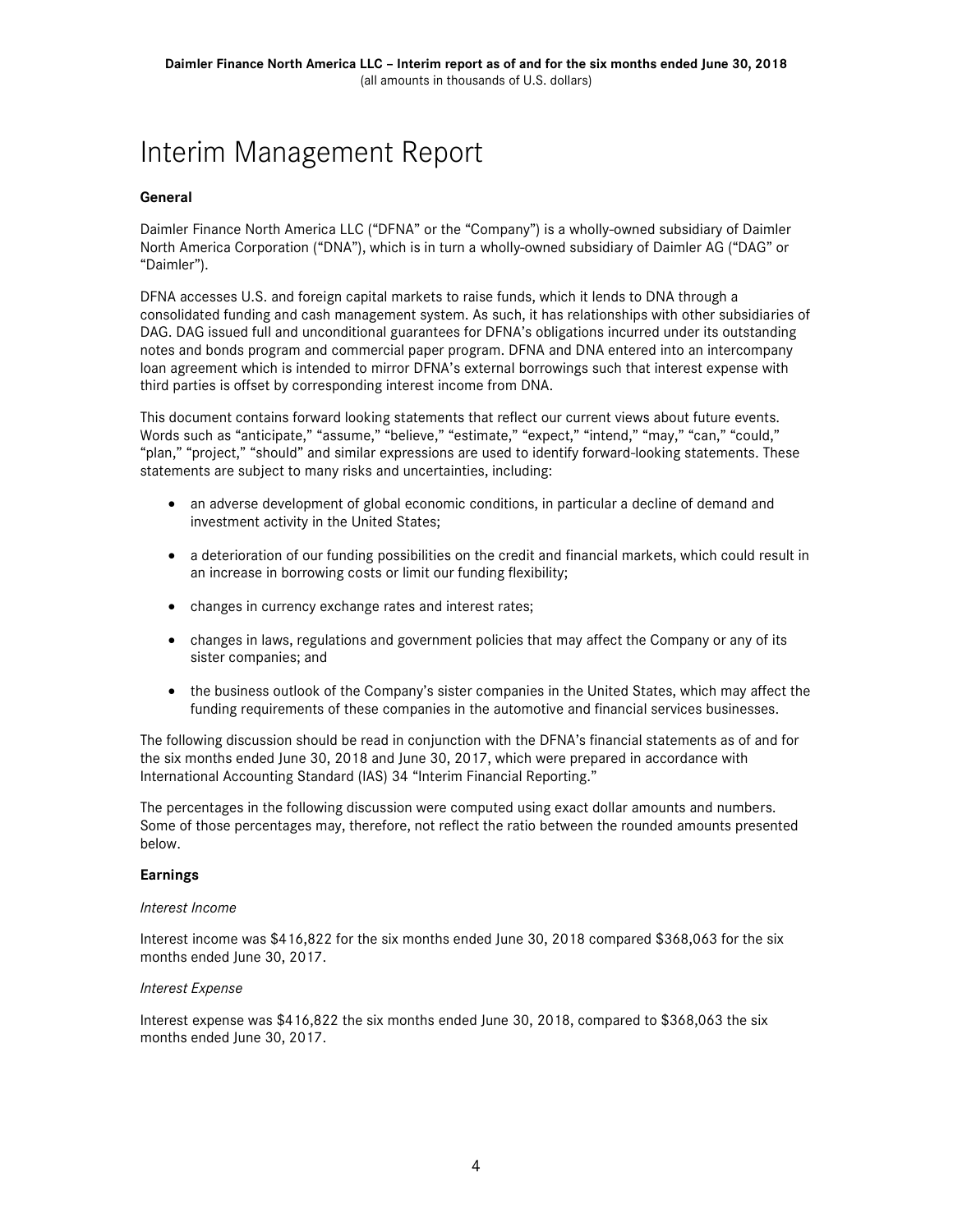#### *Guarantee Fees*

Guarantee fees charged by DAG were \$18,048 for the six months ended June 30, 2018, compared to \$17,627 for the six months ended June 30, 2017.

#### *Administrative Expenses*

Administrative expenses were \$2,468 for the six months ended June 30, 2018 as compared to \$1,686 for the six months ended June 30, 2017.

#### *Reimbursement of expenses from DNA*

DFNA and DNA are parties to an agreement based on which DNA reimburses DFNA for any and all expenses incurred in connection with the administration of DFNA's notes and bonds program and commercial paper program. The reimbursement of net expenses from DNA amounted to \$20,514 in the first six months of 2018 and \$19,312 for six months ended in June 2017.

#### *Net income*

Net income was zero for both the six months ended June 30, 2018 and the six months ended June 30, 2017.

#### **Financial Position**

Total assets were \$31,421,495 at June 30, 2018 compared to \$27,943,104 at December 31, 2017. The increase of \$3,478,391 or 12% reflects that issuances exceeded repayments of loans in the first six months of 2018.

Total liabilities also increased to \$31,421,495 at June 30, 2018 from \$27,943,104 at December 31, 2017, reflecting that issuances exceeded repayments of notes and bonds in the first six months of 2018.

#### **Liquidity and Capital Resources**

In the ordinary course of business, the Company issues notes and bonds and commercial paper in the US and lends the proceeds to DNA. Notes with a total face value of \$7,000,000 were issued during the first six months of 2018, while there was \$5,000,000 issued during the first six months of 2017. No commercial papers were outstanding as of June 30, 2018. The Company had neither cash nor cash equivalents as of June 30, 2018 and December 31, 2017.

#### **Risk Report**

Many factors could directly and indirectly, through the close affiliation with DAG's affiliated companies, affect the Company's business, financial condition, and cash flows. The results of operations would not be affected due to the existing reimbursement agreements with DNA. The principal risks are described in DFNA's annual report 2017, which was submitted to the Luxembourg Stock Exchange on April 28, 2018.

#### **Outlook**

We expect net income and equity to be zero in 2018. This expectation is based on the assumption of a stable economic development and continuation of the Company's business model.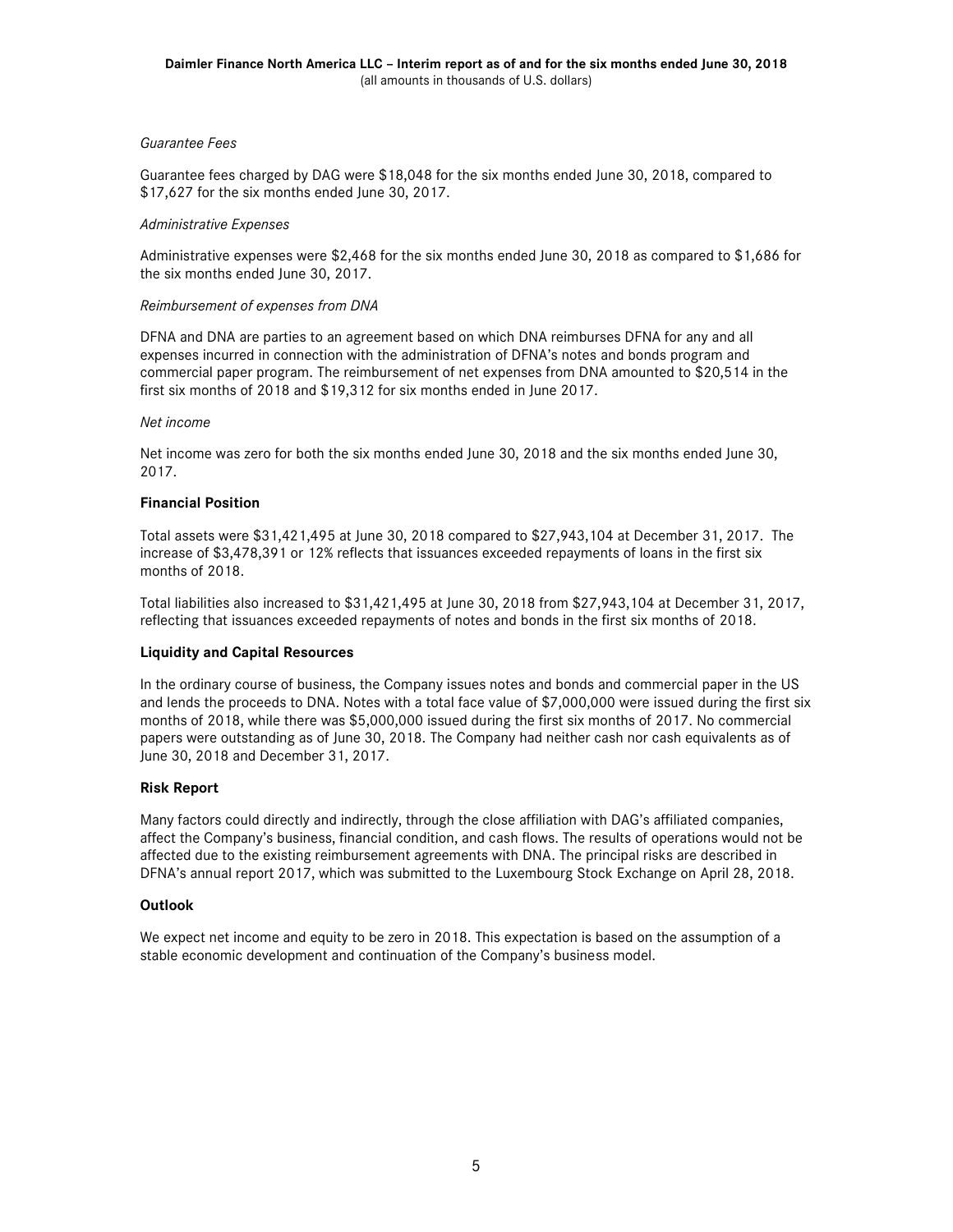# <span id="page-5-0"></span>Statement of Comprehensive Income (Unaudited)

|                                     |                | Six months ended<br><b>June 30,</b> |            |  |
|-------------------------------------|----------------|-------------------------------------|------------|--|
|                                     | <b>Note</b>    | 2018                                | 2017       |  |
| Interest income - DNA               |                | 416,822                             | 368,063    |  |
| Interest expense - external parties |                | (416, 822)                          | (368, 063) |  |
| Guarantee fees - DAG                | $\mathfrak{p}$ | (18, 048)<br>(17,627)               |            |  |
| Net interest expense                |                | (18, 048)                           | (17, 627)  |  |
|                                     |                |                                     |            |  |
| Other financial income, net         | 3              | $\mathcal{P}$                       |            |  |
| Administrative expenses             | 2              | (2, 468)                            | (1,686)    |  |
| Reimbursement of expenses from DNA  | $\mathcal{P}$  | 20,514                              | 19,312     |  |
| Net income                          |                |                                     |            |  |
| Total comprehensive income          |                | -                                   |            |  |

The accompanying notes on pages 10 to14 are an integral part of these unaudited interim financial statements.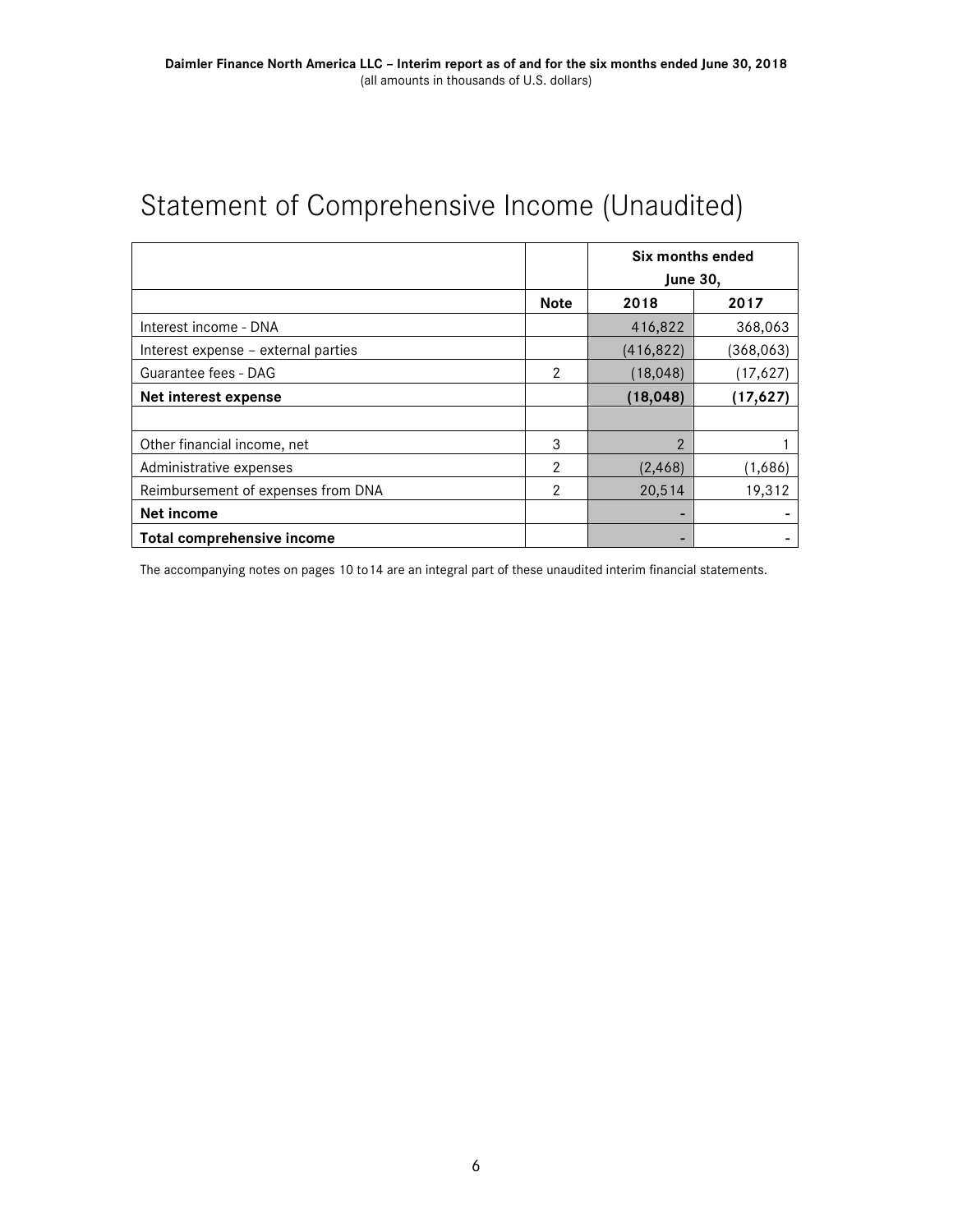|                                      |                | June 30,     | December 31, |
|--------------------------------------|----------------|--------------|--------------|
|                                      | <b>Note</b>    | 2018         | 2017         |
| <b>Assets</b>                        |                |              |              |
| Receivables from related parties     | $\overline{2}$ | 28,115,057   | 21,129,542   |
| <b>Total non-current assets</b>      |                | 28, 115, 057 | 21,129,542   |
| Receivables from related parties     | $\overline{2}$ | 3,019,968    | 6,567,518    |
| Accrued interest income from DNA     |                | 286,470      | 246,044      |
| <b>Total current assets</b>          |                | 3,306,438    | 6,813,562    |
| <b>Total assets</b>                  |                | 31,421,495   | 27,943,104   |
|                                      |                |              |              |
| <b>Equity and liabilities</b>        |                |              |              |
| <b>Total equity</b>                  |                |              |              |
| Notes and bonds payable              | 4              | 28,115,057   | 21,129,542   |
| <b>Total non-current liabilities</b> |                | 28, 115, 057 | 21,129,542   |
| Payables to related parties          | $\overline{2}$ | 20,381       | 20,247       |
| <b>Other Provisions</b>              |                |              | 252          |
| Notes and bonds payable              | 4              | 2,999,587    | 6,547,019    |
| Accrued interest expense             |                | 286,470      | 246,044      |
| <b>Total current liabilities</b>     |                | 3,306,438    | 6,813,562    |
| <b>Total liabilities</b>             |                | 31,421,495   | 27,943,104   |
| <b>Total equity and liabilities</b>  |                | 31,421,495   | 27,943,104   |

# <span id="page-6-0"></span>Statement of Financial Position (Unaudited)

The accompanying notes on pages 10 to14 are an integral part of these unaudited interim financial statements.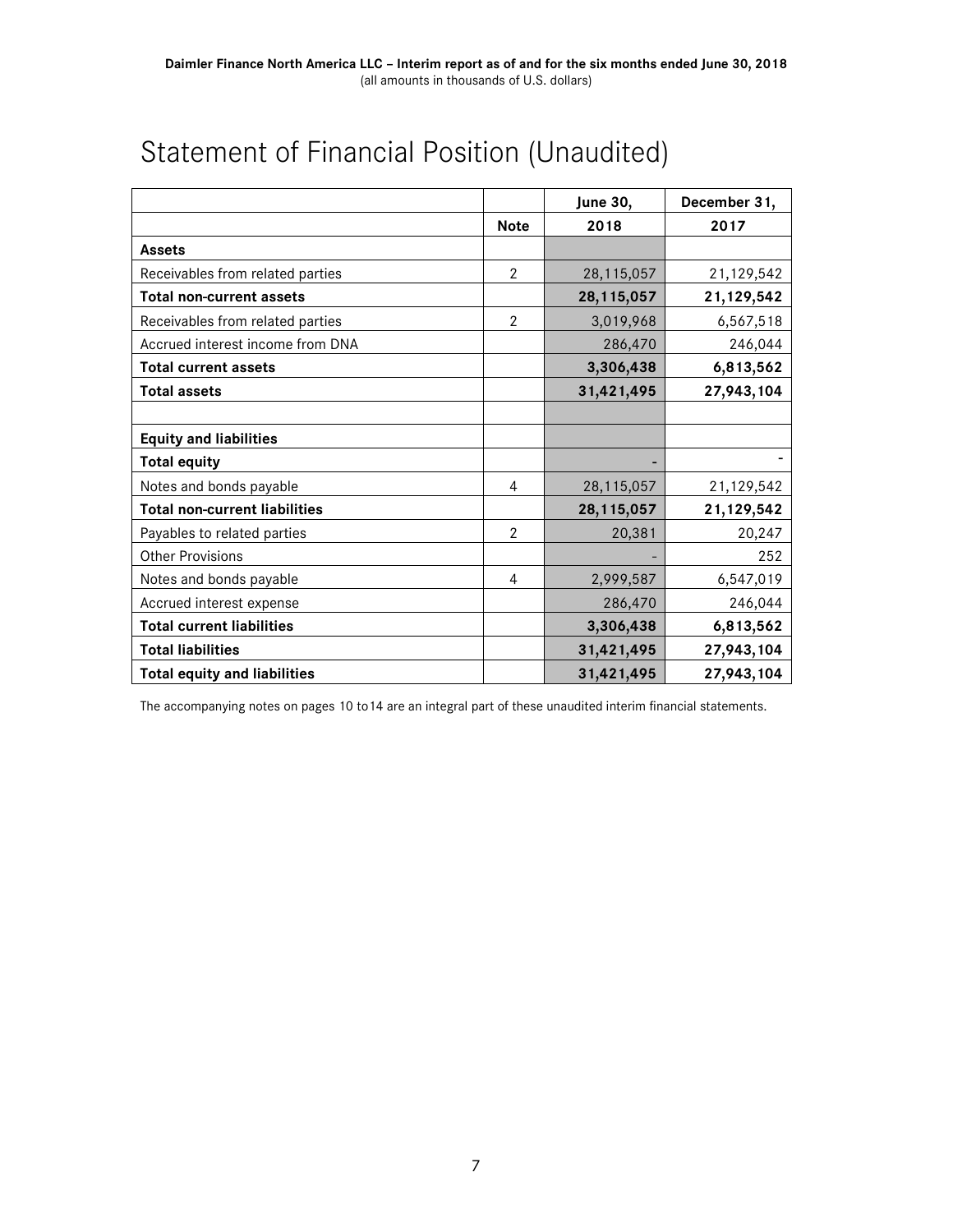<span id="page-7-0"></span>

| Statement of Changes in Equity (Unaudited) |  |  |
|--------------------------------------------|--|--|
|--------------------------------------------|--|--|

|                                                           | Member's<br>Investment | Retained<br><b>Earnings</b> | <b>Other</b><br><b>Reserves</b> | Total<br><b>Equity</b> |
|-----------------------------------------------------------|------------------------|-----------------------------|---------------------------------|------------------------|
| Balance at January 1, 2017                                |                        |                             |                                 |                        |
| Net income                                                |                        |                             |                                 |                        |
| Total comprehensive income                                |                        |                             |                                 |                        |
| Transactions with owners directly<br>recognized in equity |                        |                             |                                 |                        |
| Balance at June 30, 2017                                  |                        |                             |                                 |                        |
|                                                           |                        |                             |                                 |                        |
| Balance at January 1, 2018                                |                        |                             |                                 |                        |
| Net income                                                |                        |                             | $\qquad \qquad \blacksquare$    |                        |
| Total comprehensive income                                |                        |                             |                                 |                        |
| Transactions with owners directly<br>recognized in equity |                        |                             |                                 |                        |
| Balance at June 30, 2018                                  |                        |                             |                                 |                        |

The accompanying notes on pages 10 to 14 are an integral part of these unaudited interim financial statements.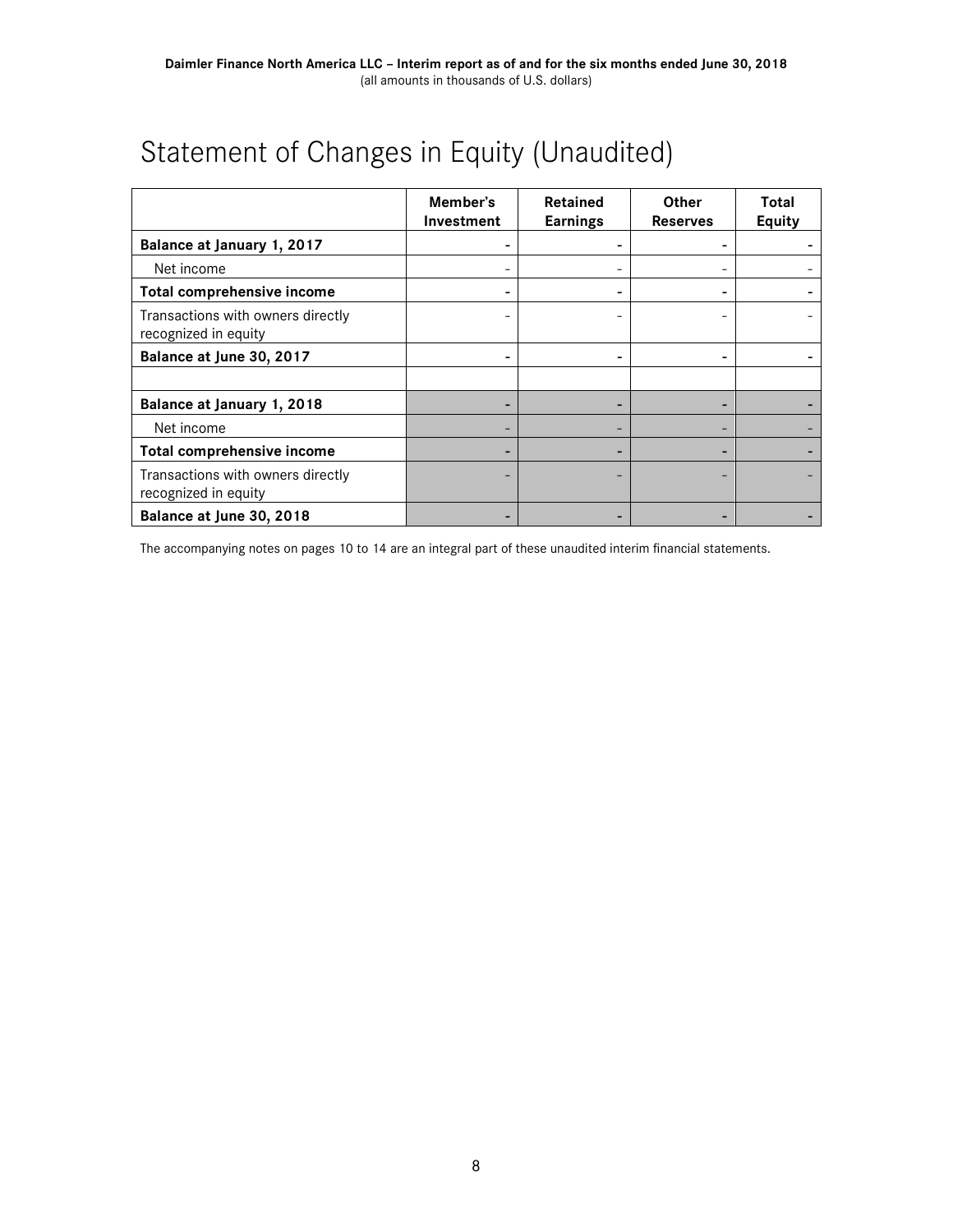|                                       |                | Six months ended |             |
|---------------------------------------|----------------|------------------|-------------|
|                                       |                | <b>June 30,</b>  |             |
|                                       | <b>Note</b>    | 2018             | 2017        |
| Net income                            |                |                  |             |
| Adjustments for                       |                |                  |             |
| FX (gains)/losses                     | 3              | (2)              | (1)         |
| Non-cash interest expense             |                | 14,141           | 8,825       |
| Changes in                            |                |                  |             |
| Receivables from related parties      | $\overline{2}$ | (3, 437, 963)    | (2,002,124) |
| Payables to related parties           | $\mathbf{2}$   | 134              | 2,071       |
| Other provisions                      |                | (252)            | (120)       |
| Net cash used in operating activities |                | (3, 423, 942)    | (1,991,349) |
| Net cash from investing activities    |                |                  |             |
| Repayments of notes and bonds payable | 4              | (3,550,000)      | (3,000,000) |
| Issuances of notes and bonds payable  | 4              | 6,973,942        | 4,991,349   |
| Repayments of commercial paper        | 5              |                  |             |
| Issuances of commercial paper         | 5              |                  | ٠           |

# <span id="page-8-0"></span>Statement of Cash Flows (Unaudited)

The accompanying notes on pages 10 to14 are an integral part of these unaudited interim financial statements.

**Net cash from financing activities 1,991,349 1,991,349 Net increase/decrease in cash and cash equivalents - - Cash and cash equivalents at the beginning of the period - - Cash and cash equivalents at the end of the period - -**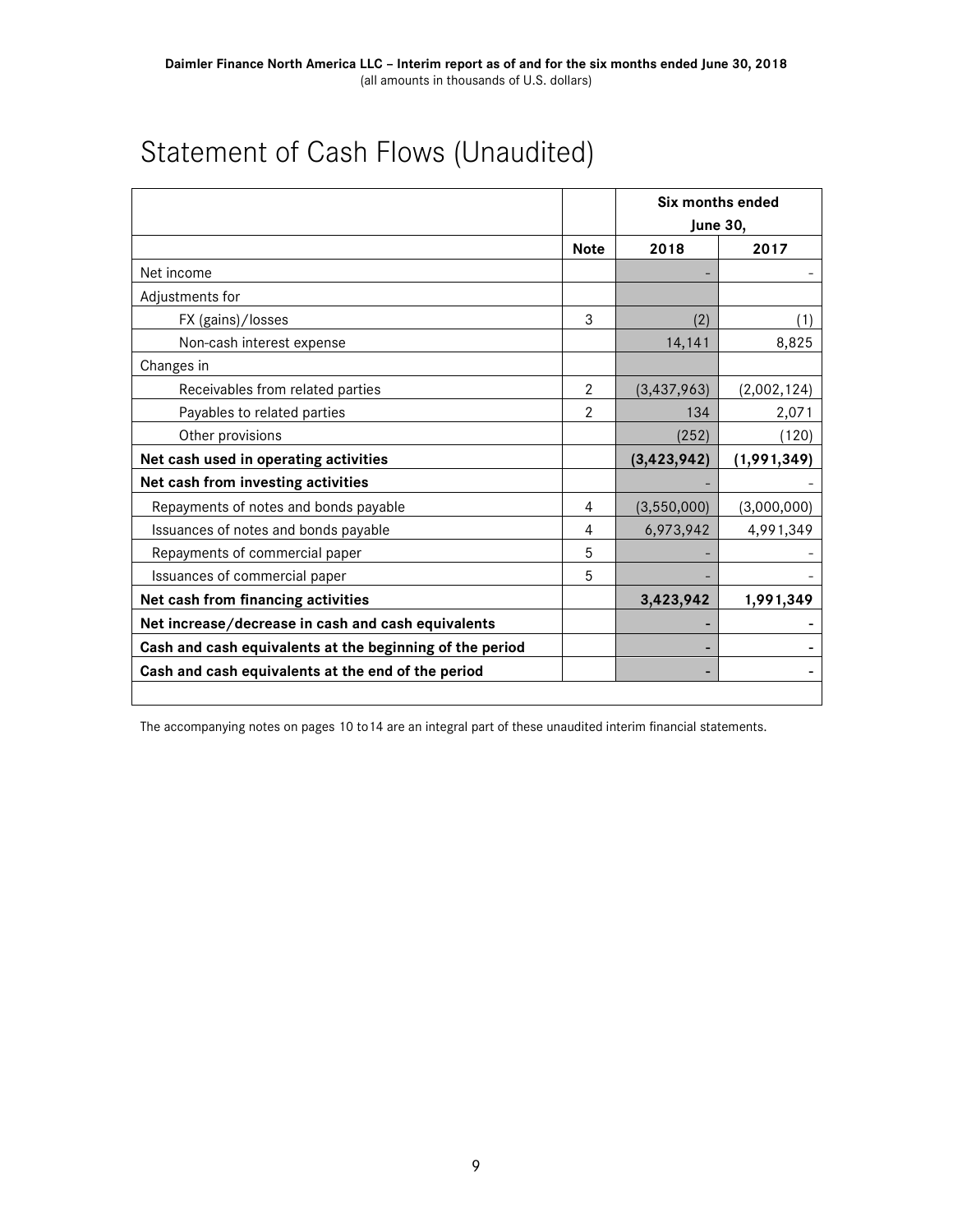## <span id="page-9-0"></span>Notes to the Unaudited Interim Financial Statements

### <span id="page-9-1"></span>**1. Presentation of the Interim Financial Statements**

These unaudited interim financial statements of Daimler Finance North America LLC ("DFNA" or the "Company") have been prepared in accordance with International Accounting Standard (IAS) 34, "Interim Financial Reporting".

Daimler Finance North America LLC ("DFNA" or the "Company") is a limited liability company organized under the laws of Delaware. The Company is a wholly-owned subsidiary of Daimler North America Corporation ("DNA"), which is in turn a wholly-owned subsidiary of Daimler AG ("DAG"). Its registered office is located at 1209 Orange Street, Wilmington, Delaware 19801, USA.

These interim financial statements are presented in U.S. dollars ("\$"), which is the Company's functional currency. Unless otherwise stated all amounts are presented in thousands of U.S. dollars.

In the opinion of the management, the interim financial statements reflect all adjustments (i.e. normal recurring adjustments) necessary for a fair presentation of the results of operations and the financial position of DFNA. Operating results for the interim periods presented are not necessarily indicative of the results that may be expected for any future period or the full fiscal year. The interim financial statements should be read in conjunction with the December 31, 2017 audited IFRS financial statements and notes which were submitted to the Luxembourg Stock Exchange on April 28, 2018. The accounting policies applied by DFNA in these interim financial statements are the same as those applied in the audited IFRS financial statements as of and for the year ended December 31, 2017.

Preparation of interim financial statements in conformity with IFRS requires management to make estimates, assessments and assumptions which can affect the amounts and reporting of assets and liabilities, the reporting of contingent assets and liabilities on the balance sheet date and the amounts of income and expense reported for the period. Actual amounts can differ from those estimates. Changes in estimates, assessments and assumptions can have a material impact on the consolidated financial statements.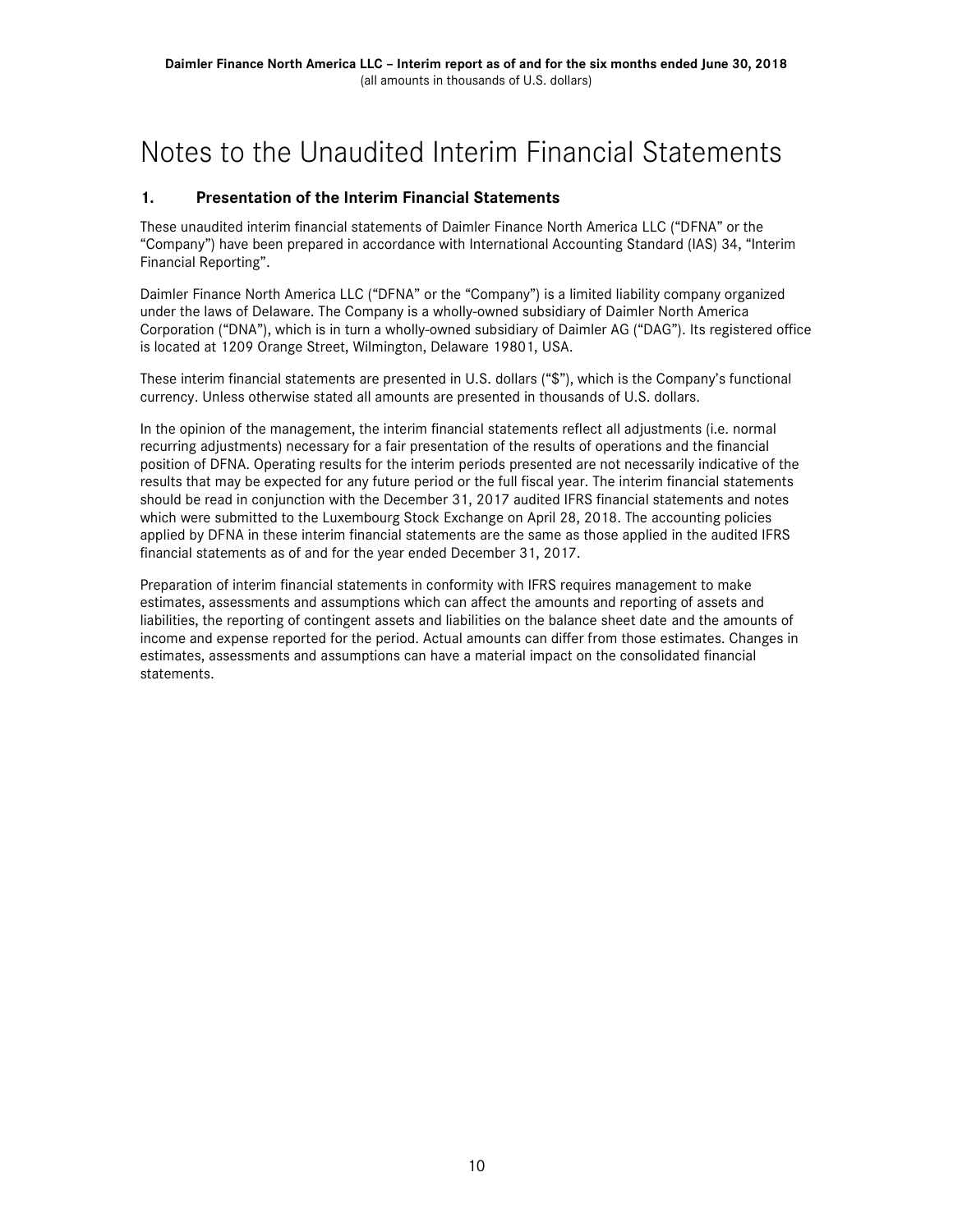### <span id="page-10-0"></span>**2. Transactions with related parties**

The following table sets forth amounts receivable from related parties:

|                                                      | <b>June 30,</b><br>2018 | December 31,<br>2017 |
|------------------------------------------------------|-------------------------|----------------------|
| Daimler North America Corporation                    | 31,133,285              | 27,694,269           |
| Daimler North America Corporation (Accrued Interest) | 286,470                 | 246,044              |
| Daimler North America Finance Corporation (DNAF)     | 1.740                   | 2,791                |
| Total                                                | 31,421,495              | 27,943,104           |

The following table sets forth amounts payable to related parties:

|            | <b>June 30,</b><br>2018 | December 31,<br>2017 |
|------------|-------------------------|----------------------|
| Daimler AG | 20,381                  | 20,247               |
| Total      | 20,381                  | 20,247               |

DFNA is charged fees for the full and unconditional guarantees on its outstanding notes and bonds and commercial paper programs by DAG. These fees are calculated as a set percentage of the outstanding notes and bonds and commercial paper for any given year. These guarantee fees were \$18,048 and \$17,627 for the six months ended June 30, 2018 and June 30, 2017, respectively.

The Company is charged for administrative overhead expense by DNA. These expenses were \$2,468 and \$1,686 for the six months ended June 30, 2018 and June 30, 2017, respectively.

DFNA and DNA are also parties to agreements pursuant to which DNA reimburses DFNA for any and all expenses incurred in connection with the administration of DFNA's notes and bonds and commercial paper programs. These reimbursements are recognized in income.

There are no related party transactions with key management personnel as defined in IAS 24.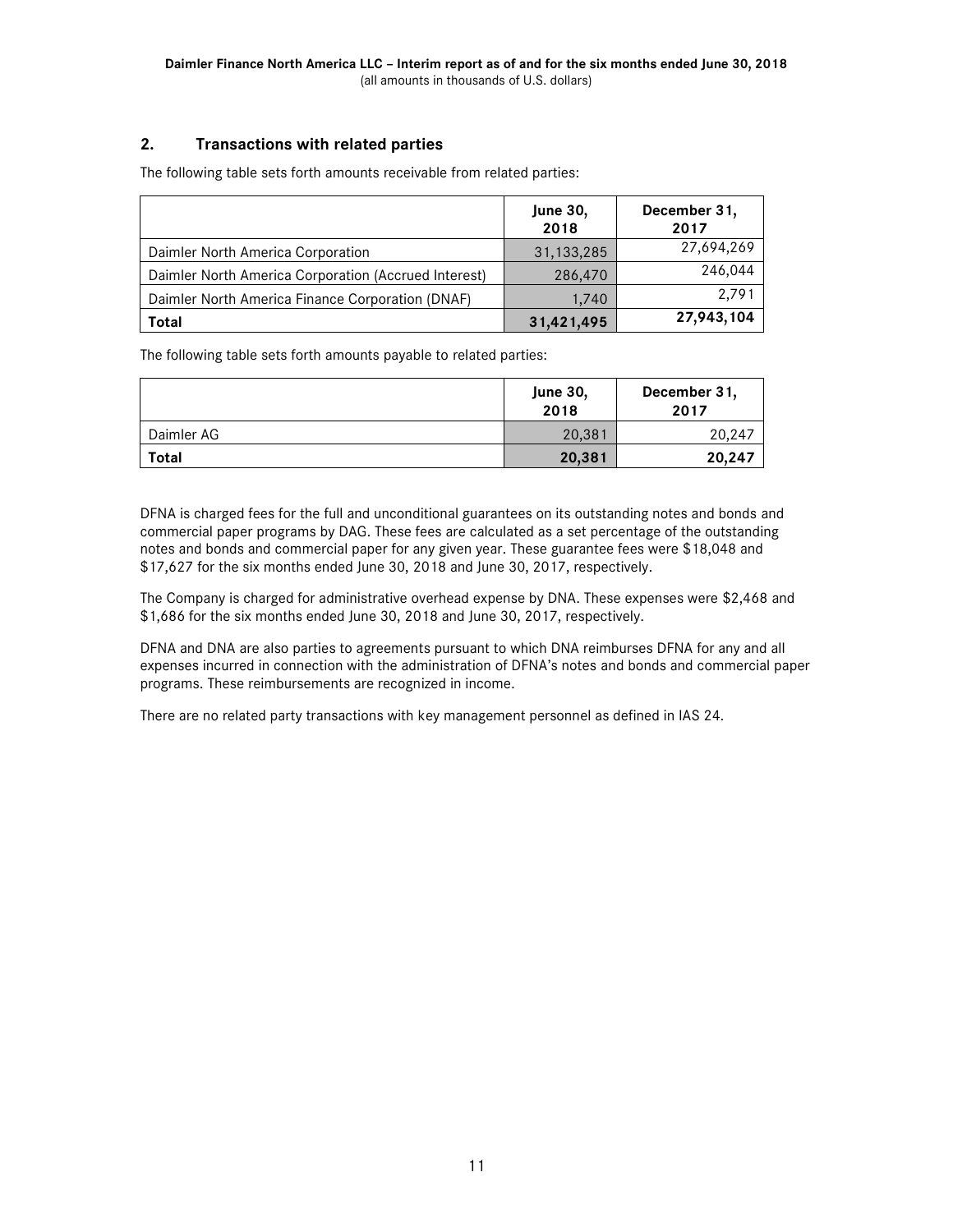### **3. Other financial income (expense), net**

Other financial income (expense), net is comprised of the following:

|                                                          | Six months ended<br><b>June 30,</b> |      |
|----------------------------------------------------------|-------------------------------------|------|
|                                                          | 2018                                | 2017 |
| Result of foreign exchange transactions - gains (losses) |                                     |      |
| Total                                                    |                                     |      |

#### **4. Notes and bonds payable**

DFNA's obligations under the notes and bonds program are fully and unconditionally guaranteed by its ultimate parent company, DAG. Simultaneously, DFNA and DNA entered into an agreement according to which DNA reimburses DFNA for any and all fees incurred by DFNA in the course of the administration of the program.

During the first six months of 2018, \$3,550,000 of notes and bonds payable matured.

Terms and conditions of new notes payable issued during the first six months of 2018 are as follows:

|                                              |            | <b>Nominal</b> | Year of  |                   | Carrying  |
|----------------------------------------------|------------|----------------|----------|-------------------|-----------|
|                                              | Currency   | interest rate  | maturity | <b>Face value</b> | amount    |
| <b>US-Dollar Medium</b><br><b>Term Notes</b> |            |                |          |                   |           |
| Medium Term Note                             | <b>USD</b> | 3.000%         | 2021     | 550,000           | 548,291   |
| Medium Term Note                             | <b>USD</b> | Libor+0.45%    | 2021     | 400,000           | 399,293   |
| Medium Term Note                             | <b>USD</b> | 3.350%         | 2023     | 675,000           | 672,192   |
| Medium Term Note                             | <b>USD</b> | 3.750%         | 2028     | 625,000           | 623,158   |
| Medium Term Note                             | <b>USD</b> | $Libor+0.45%$  | 2021     | 750,000           | 748,675   |
| Medium Term Note                             | <b>USD</b> | $Libor+0.39%$  | 2020     | 500,000           | 499,308   |
| Medium Term Note                             | <b>USD</b> | 3.100%         | 2020     | 500,000           | 498,956   |
| Medium Term Note                             | <b>USD</b> | $Libor+0.55%$  | 2021     | 700,000           | 698,673   |
| Medium Term Note                             | <b>USD</b> | 3.350%         | 2021     | 1,000,000         | 996,965   |
| Medium Term Note                             | <b>USD</b> | Libor+0.84%    | 2023     | 400,000           | 399,031   |
| Medium Term Note                             | <b>USD</b> | 3.700%         | 2023     | 600,000           | 597,413   |
| Medium Term Note                             | <b>USD</b> | 3.750%         | 2028     | 300,000           | 293,171   |
| Total                                        |            |                |          | 7,000,000         | 6,975,126 |

### **5. Commercial paper**

In February 2011, DFNA entered into a \$3,000,000 private placement of commercial paper. As of June 30, 2018, no commercial papers were outstanding. DFNA's obligations under the commercial paper program are fully and unconditionally guaranteed by its ultimate parent company, DAG.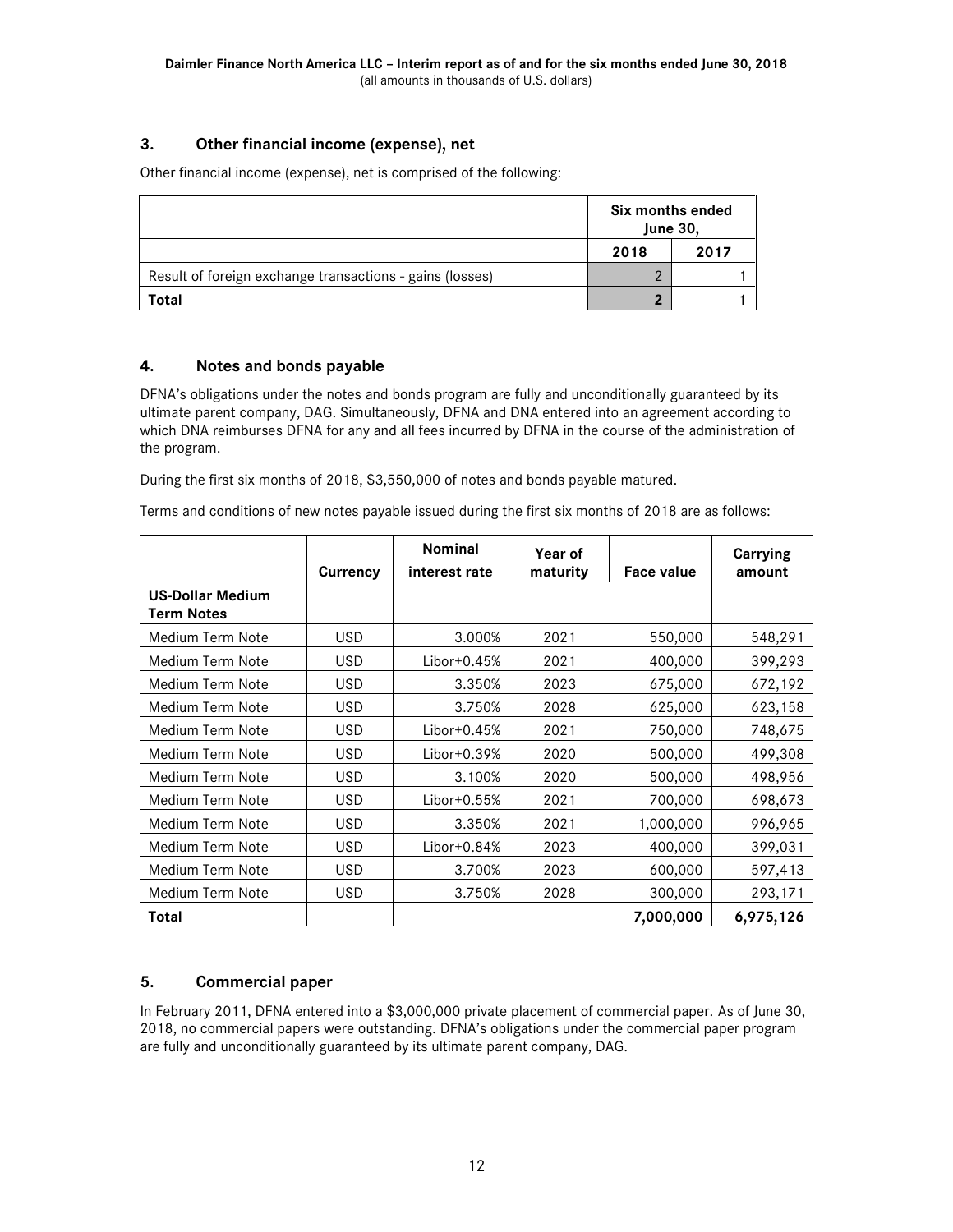### **6. Financial instruments**

### **Carrying amounts and fair values of financial instruments**

The following table shows the carrying amounts and fair values of the Company's financial instruments. The fair value of a financial instrument is the price that would be received to sell an asset or paid to transfer a liability in an orderly transaction between market participants at the measurement date. Given the varying influencing factors, the reported fair values can only be viewed as indicators of the prices that may actually be achieved on the market. The fair values of financial instruments were calculated on the basis of market information available on the balance sheet date.

|                                                  | June 30, 2018      |                   | December 31, 2017  |                   |  |
|--------------------------------------------------|--------------------|-------------------|--------------------|-------------------|--|
|                                                  | Carrying<br>amount | <b>Fair value</b> | Carrying<br>amount | <b>Fair value</b> |  |
| Loans and receivables                            |                    |                   |                    |                   |  |
| Receivables from related parties                 | 31,135,025         | 31,418,209        | 27,697,060         | 28,540,770        |  |
| Accrued interest income from DNA                 | 286,470            | 286,470           | 246,044            | 246,044           |  |
| Total loans and receivables                      | 31,421,495         | 31,704,679        | 27,943,104         | 28,786,814        |  |
| <b>Total financial assets</b>                    | 31,421,495         | 31,704,679        | 27,943,104         | 28,786,814        |  |
| Financial liabilities at amortized cost          |                    |                   |                    |                   |  |
| Notes and bonds payable                          | 31,114,644         | 31,397,708        | 27,676,561         | 28,520,403        |  |
| Payables to related parties                      | 20,381             | 20,381            | 20,247             | 20,247            |  |
| Accrued interest expense                         | 286,470            | 286,470           | 246,044            | 246,044           |  |
| Total financial liabilities at amortized<br>cost | 31,421,495         | 31,704,559        | 27,942,852         | 28,786,694        |  |
| <b>Total financial liabilities</b>               | 31,421,495         | 31,704,559        | 27,942,852         | 28,786,694        |  |